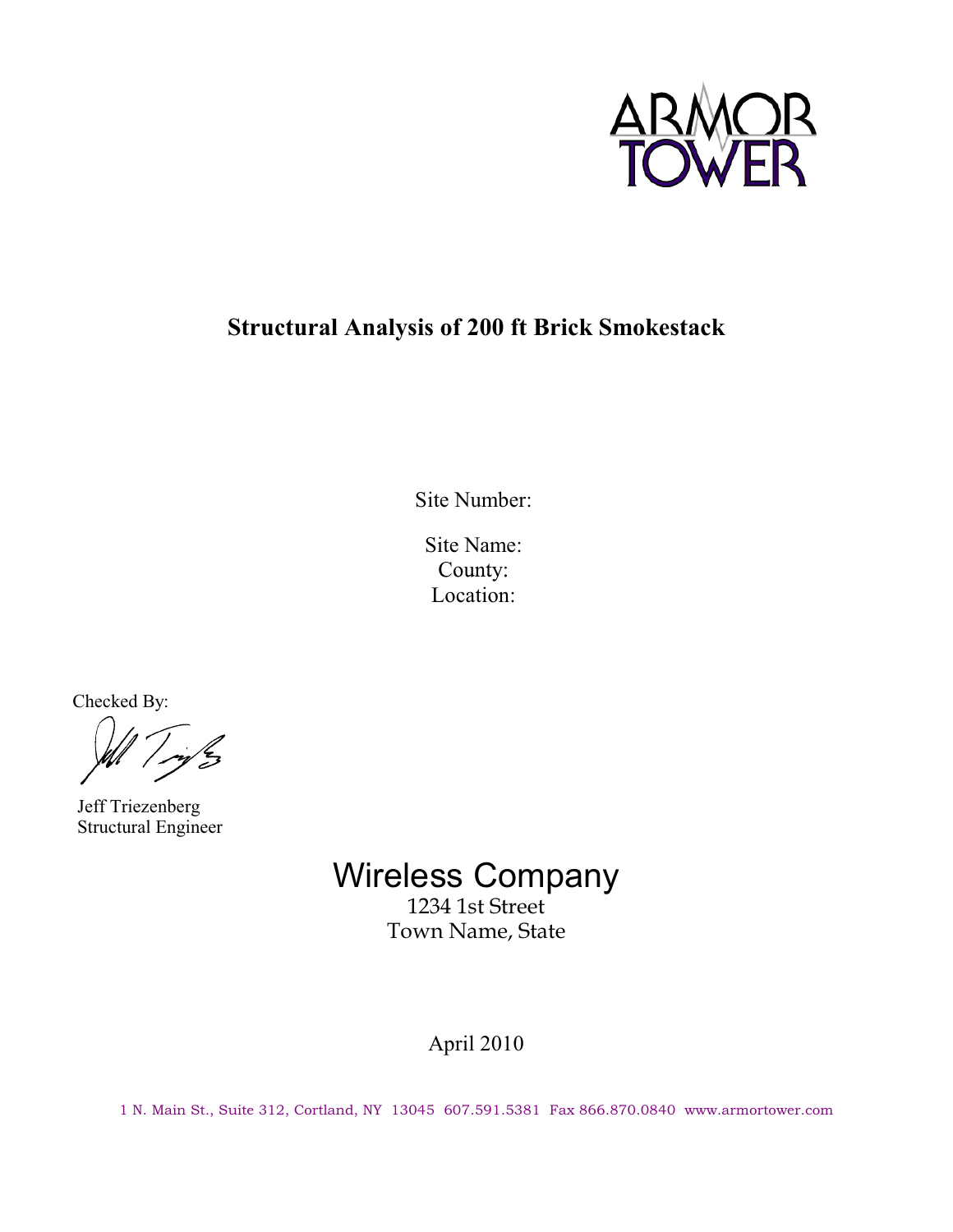March 16, 2010

John Doe Wireless Company  $1234$  1st Street. Town Name, State



RE: Wireless Company, Site Number, Site Location

Mr. Doe,

We have completed the structural analysis of the subject site and **have found it to be adequate within the scope of this analysis to support the proposed antenna loading**. The structure was analyzed according to the requirements of TIA 222-G standard for County, PA for 90 mph wind speed with no ice and 40 mph wind with  $\frac{3}{4}$  ice. The structure was analyzed using Topographic Category 1, Exposure C, and Structure Class III.

The structure we analyzed is a 200' tall smokestack adjacent to an old industrial building. The smokestack is composed of brick with a concrete shell of varying thickness. Foundation details have not been provided to us and are therefore considered unknown.

The loading used in the analysis consisted of the existing antennas/lines as well as the following:

- $\bullet$  (3) Argus TLLPX310R (4 ea LMR-400-1-1) @ 140'
- $\bullet$  (6) ODU-2483-2690-000N-38-4x2-N-0 @ 140'
- (2) Andrew VHLP2-18 microwave dishes (assumed 2 ea LMR-400-1-1) @ 140'

Proposed feed lines are to be stacked 16x1or 8x2 and may be installed outside of the smokestack.

The results of the analysis showed the smokestack will be adequately loaded after the addition of the proposed equipment. As this is an older structure, we recommend that it be inspected regularly for deterioration and caution be exercised during construction.

The acceptability of the analyzed antenna loading is the responsibility of Wireless Company and its affiliates to confirm with the respective carriers or structure owner. Smoke stack foundation loading could not be checked therefore this certification does not include the foundation. Note that this analysis assumes that no change to the antenna configuration has happened since April 2009.

No conclusions, expressed or implied, shall indicate that Armor Tower has made an evaluation of the original design, materials, fabrication, or potential erection deficiencies. Any information contrary to that assumed for the purpose of preparing this analysis could alter the findings and conclusions as stated.

We appreciate the opportunity to provide our services to Wireless Company and if you have any questions concerning this analysis, please contact us.

Sincerely,

ARMOR TOWER, INC.

versine

Alexander Smirnov Structural Engineer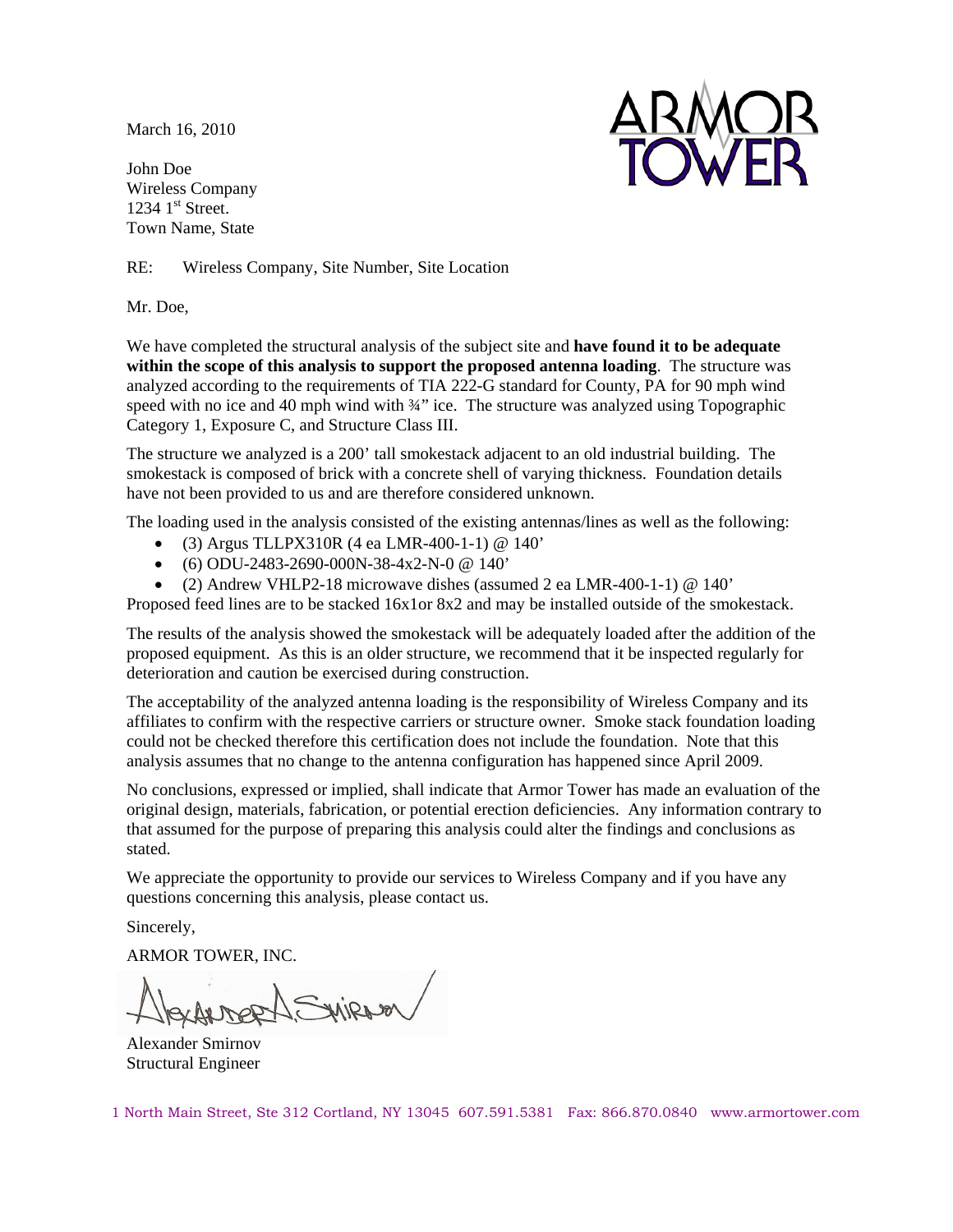

**Site Photo**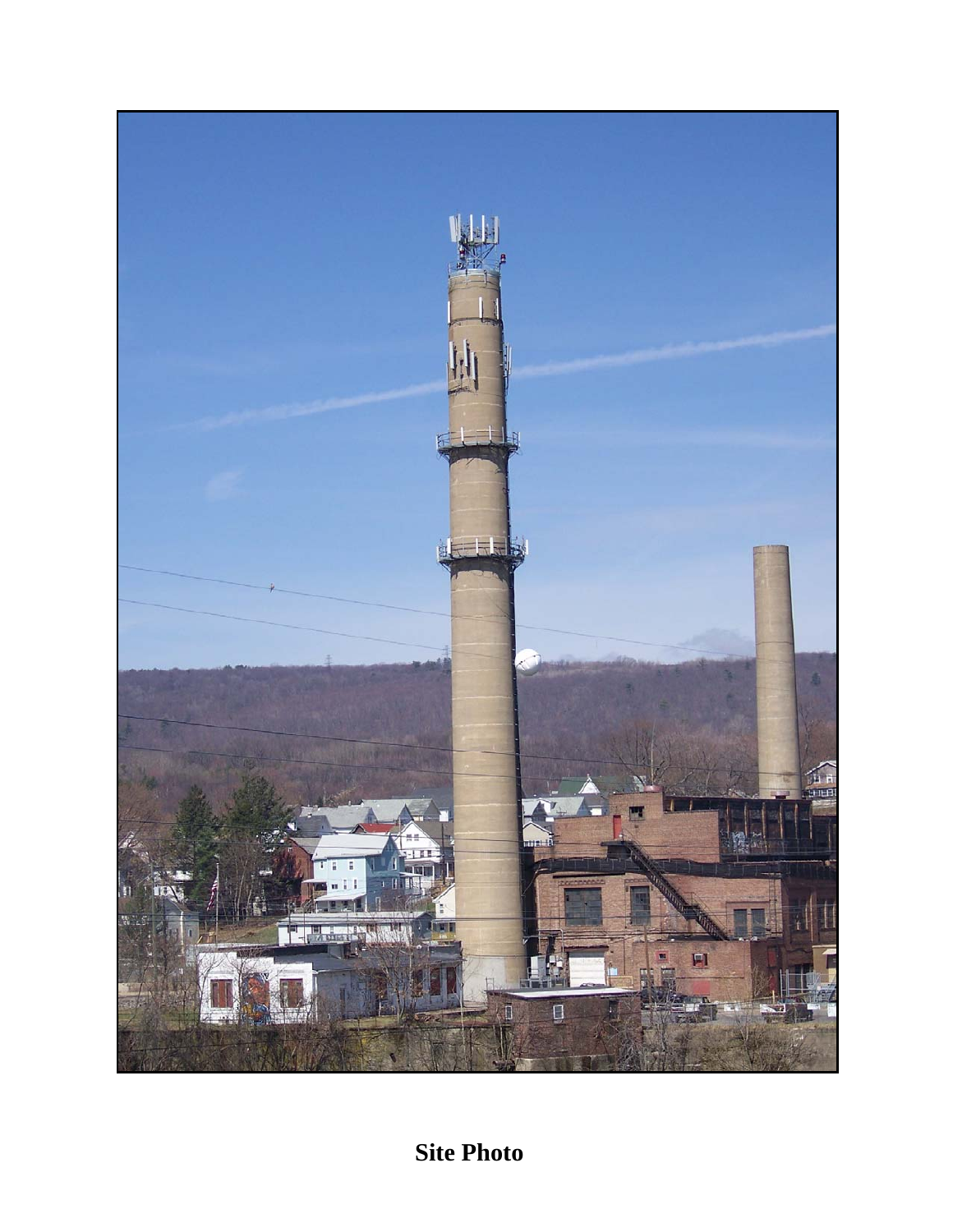

## **PA0019 PlymouthPA Smoke Stack Analysis**

## **Transfer values from April 2009 analysis**

Base\_Dia := 20ft  $Top\_Dia := 9.5ft$  Stack\_Ht := 200ft

## **Use TIA/EIA-222-G Code**

 $Incr := 20ft$ 

### **Define Global Values**

| $V_0 := 90$ mph               | (Basic wind speed without ice for Luzerne County, PA) |
|-------------------------------|-------------------------------------------------------|
| $V_i := 40$ mph               | (Basic wind speed with ice for Luzerne County, PA)    |
| $G_h := 1.10$                 | (Tubular pole structure)                              |
| $I := 1.15$ $I_{ice} := 1.00$ | (Structure class III)                                 |
| $K_d := 0.95$                 | (Tubular pole structure)                              |
| $K_{7f} := 1.0$               | (Topographic Category 1)                              |
| $z_g$ := 900ft                | (Exposure Category C)                                 |
| $K_{zmin} = 0.85$             | (Exposure Category C)                                 |
| $\alpha$ := 9.5               | (Exposure Category C)                                 |
| $t_{iz} := 0.75$ in           | (Ice thickness)                                       |
|                               |                                                       |

 $\blacktriangleright$ 

 $\blacktriangleright$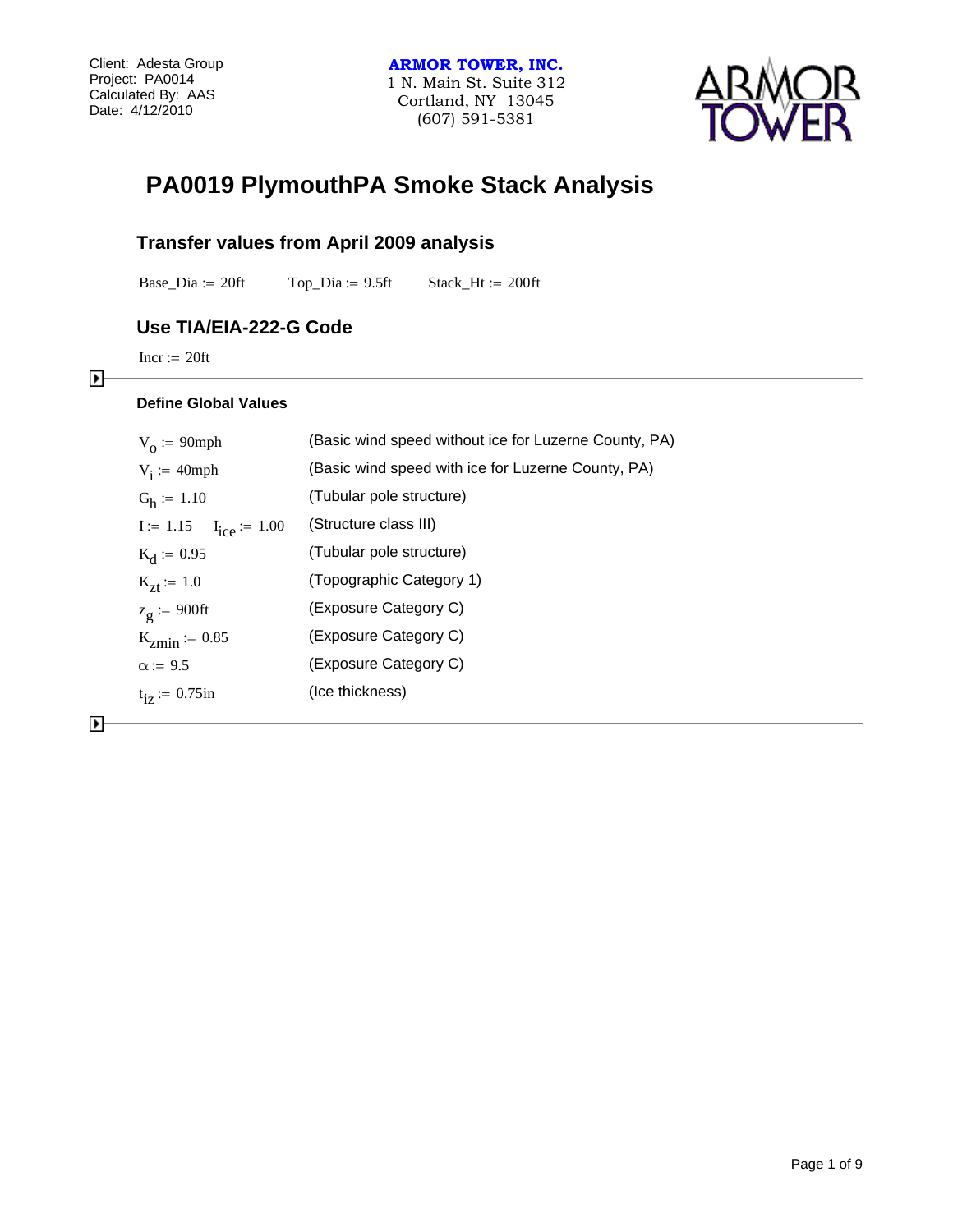## **ARMOR TOWER, INC.**

1 N. Main St. Suite 312 Cortland, NY 13045 (607) 591-5381



## **Proposed Antenna Configuration:**

| <b>Proposed equipment:</b> |                       |
|----------------------------|-----------------------|
|                            | $Z_{\text{ant}} := 1$ |

 $_{\text{ant}} := 140 \text{ft}$  (Antennas elevation)

- (3) Argus TLLPX310R panel antennas
- (6) ODU-2483-2690-000N-38-4x2-N-0
- (2) 2' diameter microwave dishes
- (12) LMR-400-1-1 feed lines

| Panel antenna:                                     | <b>Microwave Dish:</b> | <b>ODU</b> units:                     |
|----------------------------------------------------|------------------------|---------------------------------------|
| Pan Ht := $1070$ mm = $42.126$ ·in                 | Dish Dia $:= 26.1$ in  | ODU Ht:= $420$ mm = $16.535 \cdot in$ |
| Pan Wd := $300$ mm = $11.811 \cdot in$             | Dish Dpt := $13.2$ in  | ODU Wd := $340$ mm = $13.386$ ·in     |
| Pan_Dpt := $115 \text{mm} = 4.528 \cdot \text{in}$ | $Dist_Qty := 2$        | $ODU_Dpt := 270mm = 10.63 \cdot in$   |
| Pan_Qty := $3$                                     | $Dist_Wight := 31lbf$  | $ODU_Qty := 6$                        |
| Pan_Wght := $28.66$ lbf                            |                        | $ODU_Wght := 33.07lbf$                |

## **Determine Wind Force on the Structure**

| $\blacktriangleright$ | Height 0-20ft (Increment 1)                                                      |
|-----------------------|----------------------------------------------------------------------------------|
|                       | <b>Without Ice</b>                                                               |
|                       | $EPA_1 = C_{F1} \cdot D_1 \cdot \text{Incr} = 233.7 \cdot \text{ft}^2$           |
|                       | $F_1 := q_{z1} \cdot G_h \cdot EPA_1 = 4950.13 \cdot lbf$ $F_1 = 4.95 \cdot kip$ |
|                       |                                                                                  |



**Height 20-40ft (Increment 2)**

| $\blacktriangleright$ | <b>Without Ice</b>                                                        |
|-----------------------|---------------------------------------------------------------------------|
|                       | $EPA_2 = C_{F2} \cdot D_2 \cdot \text{Incr} = 221.1 \cdot \text{ft}^2$    |
|                       | $F_2 = q_{z2} G_h \cdot EPA_2 = 5411.92 \cdot lbf$ $F_2 = 5.41 \cdot kip$ |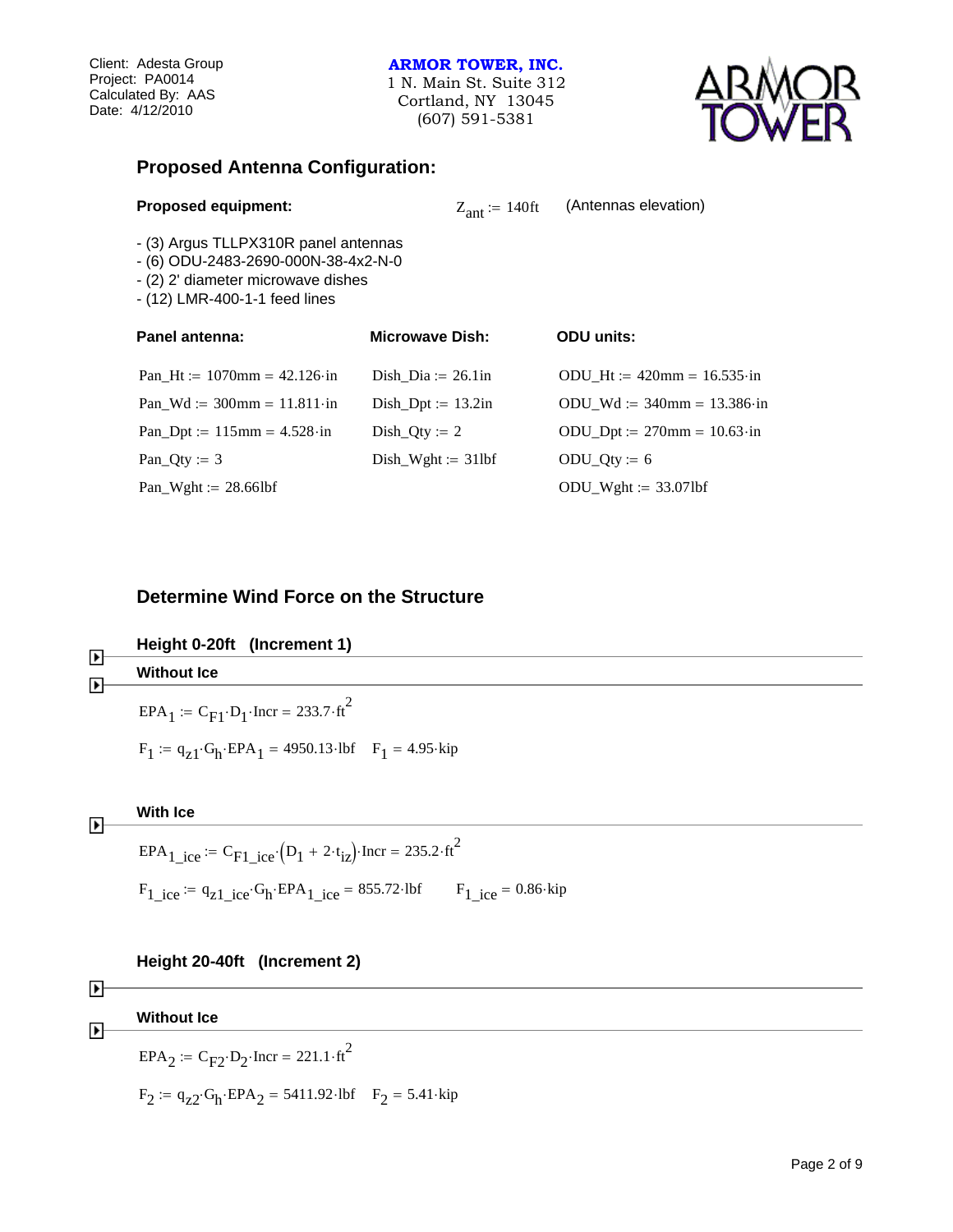

**With ice**  
\n
$$
\mathbf{EPA}_{2\text{-ice}} := \mathbf{C}_{\text{F2-ice}}(D_2 + 2 \cdot t_{1z}) \cdot \text{Incr} = 222.6 \cdot \text{R}^2
$$
\n
$$
\mathbf{F}_{2\text{-ice}} = 4_{22\text{-ice}} \cdot \text{G}_{\text{h}} \cdot \text{EPA}_{2\text{-ice}} = 935.89 \cdot 10 \text{ F}_{2\text{-ice}} = 0.94 \cdot \text{kip}
$$
\n
$$
\mathbf{Height} \text{ 40-60ft} \text{ (Increment 3)}
$$
\n
$$
\mathbf{D}
$$
\n
$$
\mathbf{Without \text{ te}}
$$
\n
$$
\mathbf{EPA}_{3} := \mathbf{C}_{\text{F3}} \cdot \mathbf{D}_{3} \cdot \text{Incr} = 208.5 \cdot \text{R}^2
$$
\n
$$
\mathbf{F}_{3} := 4_{23} \cdot \text{G}_{\text{h}} \cdot \text{EPA}_{3} = 5682.94 \cdot 10 \text{ F}_{3} = 5.68 \cdot \text{kip}
$$
\n
$$
\mathbf{With \text{ te}}
$$
\n
$$
\mathbf{EPA}_{3\text{-ice}} := \mathbf{C}_{\text{F3-ice}}(D_3 + 2 \cdot t_{1z}) \cdot \text{Incr} = 210 \cdot \text{R}^2
$$
\n
$$
\mathbf{F}_{3\text{-ice}} = 0.98 \cdot \text{kip}
$$
\n
$$
\mathbf{Height} \text{ 60-80ft} \text{ (Increment 4)}
$$
\n
$$
\mathbf{D}
$$
\n
$$
\mathbf{D}
$$
\n
$$
\mathbf{Without \text{te}}
$$
\n
$$
\mathbf{EPA}_{4} := \mathbf{C}_{\text{F4}} \cdot \mathbf{D}_{4} \cdot \text{Incr} = 195.9 \cdot \text{R}^2
$$
\n
$$
\mathbf{F}_{4} := 5731.46 \cdot 10 \text{ F}_{4} = 573 \cdot \text{kip}
$$
\n
$$
\mathbf{With \text{ tce}}
$$
\n
$$
\mathbf{D}
$$
\n
$$
\mathbf{EPA}_{4\text{-ice
$$

| ▶ |                                                                        |
|---|------------------------------------------------------------------------|
|   | <b>Without Ice</b>                                                     |
| D | $EPA_5 = C_{F5} \cdot D_5 \cdot \text{Incr} = 183.3 \cdot \text{ft}^2$ |
|   | $F_5 = q_{25} G_h$ ·EPA <sub>5</sub> = 5654.2·lbf $F_5$ = 5.65·kip     |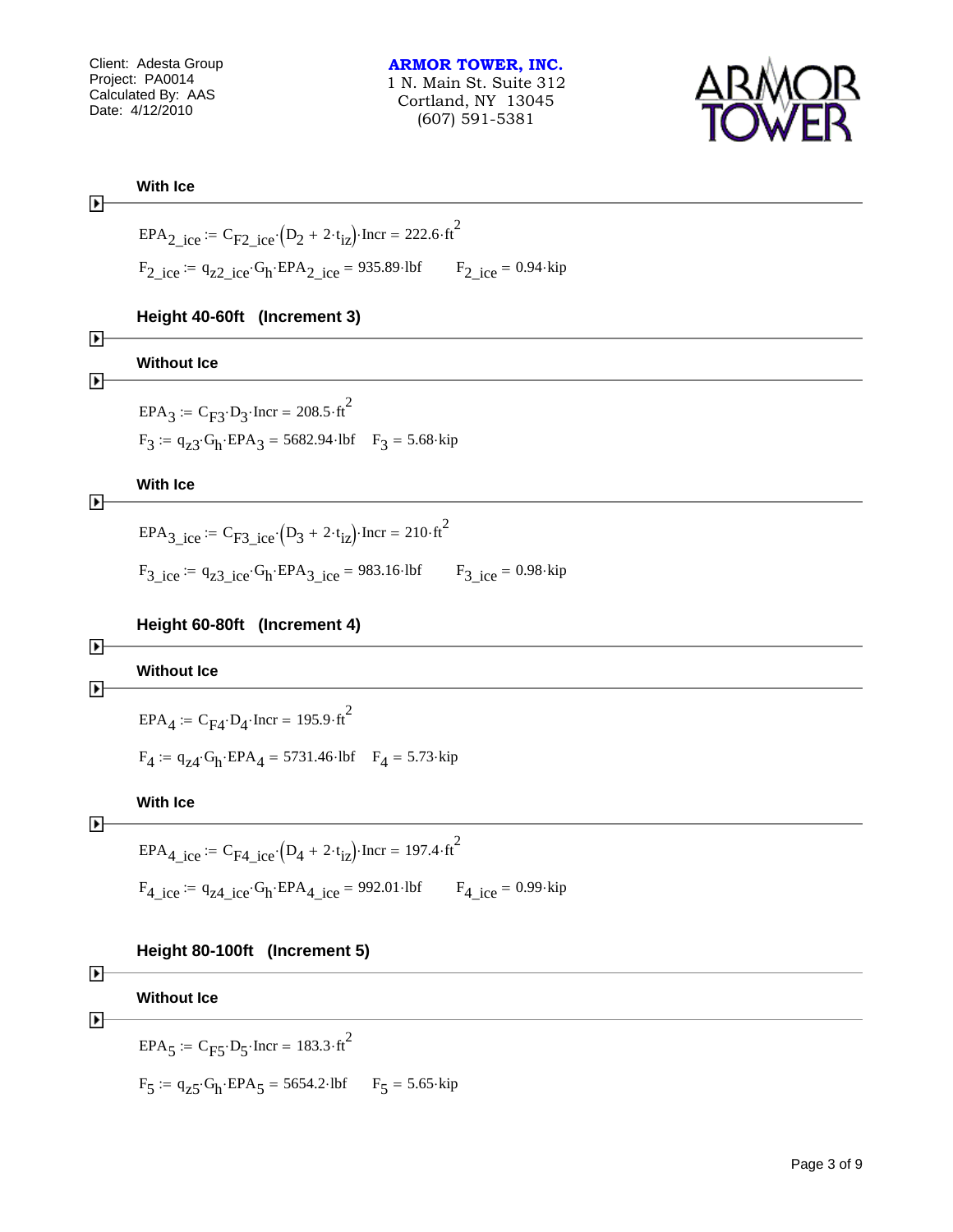**ARMOR TOWER, INC.** 1 N. Main St. Suite 312 Cortland, NY 13045 (607) 591-5381



**With Ice**

 $\blacktriangleright$ 

$$
EPA5\_ice := CFS\_ice \cdot (D5 + 2 \cdot tiz) \cdot Incr = 184.8 \cdot ft2
$$
  
\n
$$
F5\_ice := qz5\_ice \cdot Gh \cdot EPA5\_ice = 979.15 \cdot lbf
$$
  
\n
$$
F5\_ice = 0.98 \cdot kip
$$

**Height 100-120ft (Increment 6)**

| Þ | <b>Without Ice</b>                                                        |
|---|---------------------------------------------------------------------------|
| Þ | $EPA_6 = C_{F6} \cdot D_6 \cdot \text{Incr} = 170.7 \cdot \text{ft}^2$    |
|   | $F_6 = q_{z6} G_h \cdot EPA_6 = 5492.75 \cdot lbf$ $F_6 = 5.49 \cdot kip$ |
| 7 | <b>With Ice</b>                                                           |

$$
\overline{\blacktriangleright}
$$

$$
EPA_{6\_ice} := C_{F6\_ice} \cdot (D_6 + 2 \cdot t_{iz}) \cdot \text{Incr} = 172.2 \cdot \text{ft}^2
$$

 $F_6$  ice  $=$   $q_{z6}$  ice  $G_h$  EPA<sub>6</sub> ice = 951.76 lbf  $F_6$  ice = 0.95 kip

## **Height 120-140ft (Increment 7)**

| $\blacktriangleright$ | <b>Without Ice</b>                                                        |
|-----------------------|---------------------------------------------------------------------------|
| $\blacktriangleright$ | $EPA_7 = C_{F7} \cdot D_7 \cdot \text{Incr} = 158.1 \cdot \text{ft}^2$    |
|                       | $F_7 = q_{z7} G_h \cdot EPA_7 = 5269.41 \cdot lbf$ $F_7 = 5.27 \cdot kip$ |

## **With Ice**

 $\blacktriangleright$ 

 $EPA_{7\text{_<}ice} := C_{F7\text{_<}ice} \cdot (D_7 + 2 \cdot t_{iz}) \cdot \text{Incr} = 159.6 \cdot \text{ft}^2$ 

 $F_{7\text{\_ice}} = q_{z7\text{\_ice}} - G_h$  EPA<sub>7\_ice</sub> = 913.69 lbf  $F_{7\text{\_ice}} = 0.91$  kip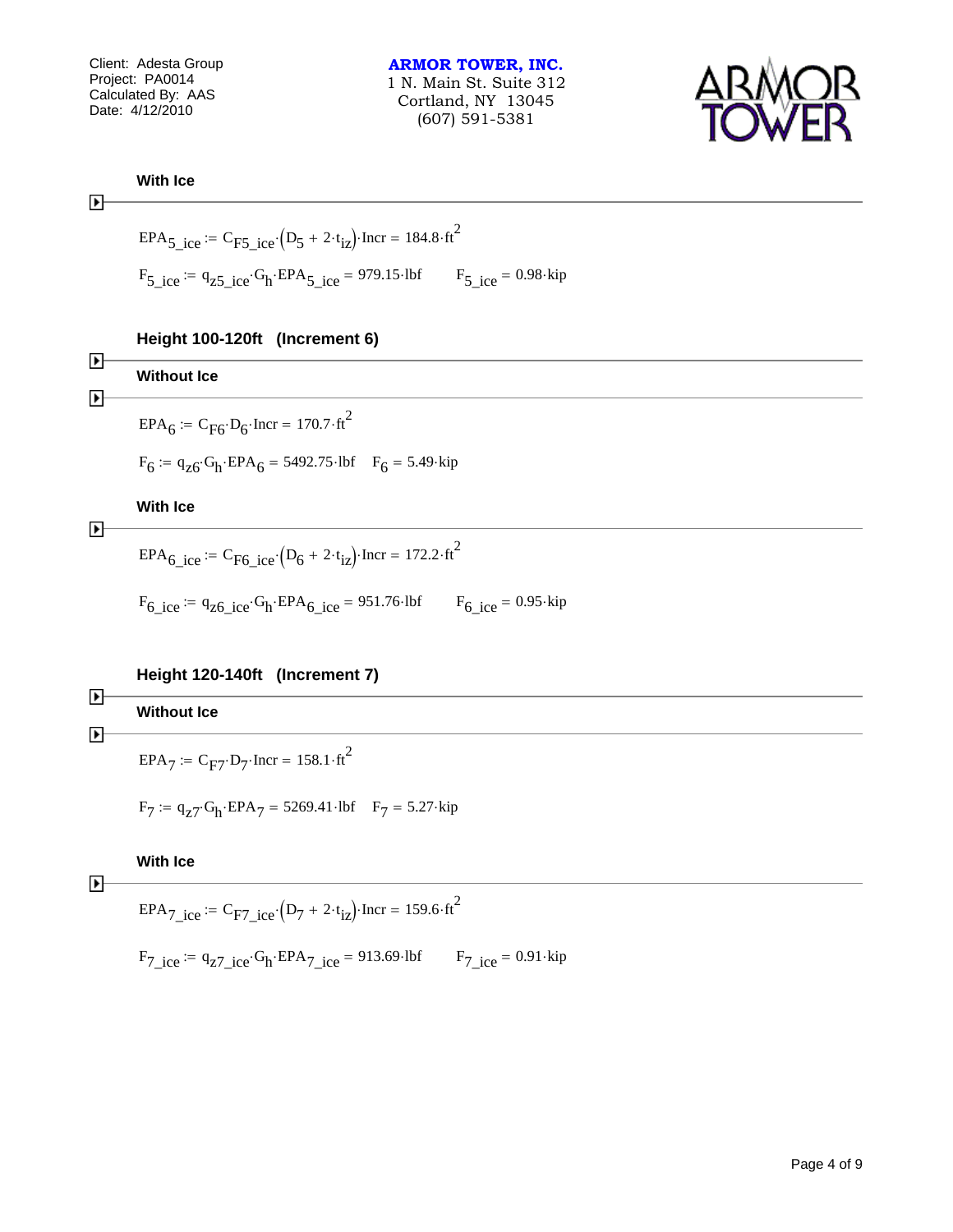

| $\blacktriangleright$                          | Height 140-160ft (Increment 8)                                                                                        |
|------------------------------------------------|-----------------------------------------------------------------------------------------------------------------------|
| $\blacktriangleright$                          | <b>Without Ice</b>                                                                                                    |
|                                                | $EPA8 := CFS \cdot D8 \cdot Incr = 145.5 \cdot ft2$                                                                   |
|                                                | $F_8 = q_{z8} G_h$ ·EPA <sub>8</sub> = 4997.78·lbf $F_8 = 5$ ·kip                                                     |
| $\blacktriangleright$                          | <b>With Ice</b>                                                                                                       |
|                                                | $EPA_{8\text{\_ice}} = C_{F8\text{\_ice}} \cdot (D_8 + 2 \cdot t_{1z})$ · Incr = 147·ft <sup>2</sup>                  |
|                                                | $F_{8\text{\_ice}} = q_{z8\text{\_ice}} \cdot G_h \cdot EPA_{8\text{ }ice} = 867.3 \cdot lbf$<br>$F_8$ ice = 0.87 kip |
|                                                | Height 160-180ft (Increment 9)                                                                                        |
| $\blacktriangleright$<br>$\blacktriangleright$ | <b>Without Ice</b>                                                                                                    |
|                                                | $EPA9 := CF9 \cdot D9 \cdot Incr = 132.9 \cdot ft2$                                                                   |
|                                                | $F_9 = q_{Z9} G_h$ ·EPA <sub>9</sub> = 4686.87·lbf $F_9 = 4.69$ ·kip                                                  |
|                                                | <b>With Ice</b>                                                                                                       |

```
\blacktriangleright
```
EPA<sub>9\_ice</sub> := C<sub>F9\_ice</sub>  $(D_9 + 2 \cdot t_{1z})$ ·Incr = 134.4  $\cdot$ ft<sup>2</sup>  $F_9$  ice  $= 9_{29}$  ice  $G_h$  EPA<sub>9</sub> ice  $= 814.13$  lbf  $F_{9}$  ice  $= 0.81$  kip

## **Height 180-200ft (Increment 10)**

| Þ<br>Þ                | <b>Without Ice</b>                                                                                                |                           |
|-----------------------|-------------------------------------------------------------------------------------------------------------------|---------------------------|
|                       | $EPA_{10}$ = $C_{F10}D_{10}$ Incr = 120.3 · ft <sup>2</sup>                                                       |                           |
|                       | $F_{10}$ = $q_{z10}$ G <sub>h</sub> EPA <sub>10</sub> = 4343.03 lbf                                               | $F_{10} = 4.34 \cdot kip$ |
|                       | <b>With Ice</b>                                                                                                   |                           |
| $\blacktriangleright$ | EPA <sub>10_ice</sub> := C <sub>F10_ice</sub> (D <sub>10</sub> + 2·t <sub>iz</sub> ) Incr = 121.8 ft <sup>2</sup> |                           |

 $F_{10\text{_<}ice} = q_{z10\text{_<}ice} - G_h - EPA_{10\text{_<}ice} = 755.29 - 16f$   $F_{10\text{_<}ice} = 0.76$  kip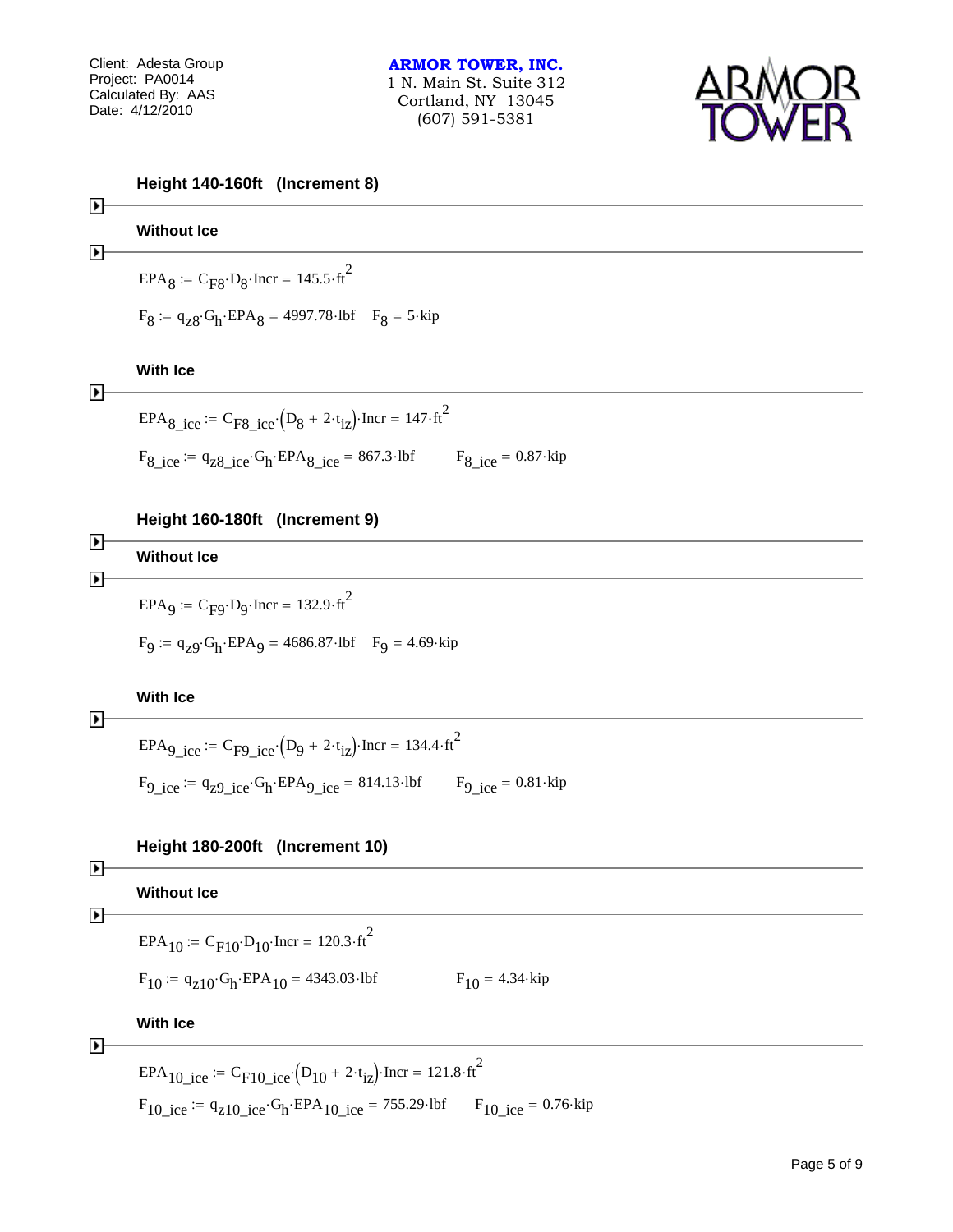**ARMOR TOWER, INC.** 1 N. Main St. Suite 312 Cortland, NY 13045 (607) 591-5381



## **CALCULATE EXISTING EQUIPMENT WIND FORCE**

| <b>Existing equipment includes:</b> |                                         |                                 |                          |
|-------------------------------------|-----------------------------------------|---------------------------------|--------------------------|
| Platform at 120'                    | $z_{\text{att}} \coloneq 120 \text{ft}$ | $Qty_{\text{att}} \coloneqq 12$ | Pan_ex_Ht := $72in$      |
| Platform at 150'<br>2)              |                                         |                                 |                          |
| 3) Platform on top                  | $z_{spr}$ := 150ft                      | $Qty_{spr} = 6$                 | Pan ex $Wd := 8in$       |
| at@t antennas at 120'               | $z_{\text{nex}}$ = 165ft                | $Qty_{\text{next}} = 9$         | $Pan\_ex\_Wght := 28lbf$ |
| 5) Sprint antennas at 150'          |                                         |                                 |                          |
| Nextel antennas at 165'<br>6)       | $z_{\text{tmoh}}$ = 180ft               | $Qty_{\text{tmob}} = 6$         | $Plat_Wght := 2.4kip$    |
| T-Mobile antennas at 180'           | $z_{\text{ver}} \coloneq 210 \text{ft}$ | $Qty_{ver} \coloneq 12$         |                          |
| Verizon antennas at 210'            |                                         |                                 |                          |

#### **at@t antennas**

$$
\mathbf{F}^{\mathbf{r}}
$$

 $\blacktriangleright$ 

 $F_{\text{att}} = q_{\text{z} \text{att}} G_{\text{h}} EPA_{\text{att}} = 961.33 \cdot \text{lbf}$   $F_{\text{att} \text{ice}} = q_{\text{z} \text{att} \text{ice}} G_{\text{h}} EPA_{\text{att} \text{ice}} = 200.17 \cdot \text{lbf}$ 

#### **Sprint antennas**

 $F_{spr}$  :=  $q_{Zspr} G_h$  EPA<sub>spr</sub> = 806.06 lbf  $F_{spr\_ice}$  :=  $q_{Z_spr\_ice} G_h$  EPA<sub>spr\_ice</sub> = 167.838 lbf

#### **Nextel antennas**

$$
\blacktriangleright \vdash
$$

 $F_{\text{nex}} = q_{\text{z}} \cdot G_{\text{h}} \cdot EPA_{\text{nex}} = 205.6 \cdot \text{lbf}$  F<sub>nex</sub> ice  $q_{\text{z}} = q_{\text{z}} \cdot G_{\text{h}} \cdot EPA_{\text{nex}}$  ice  $= 41.96 \cdot \text{lbf}$ 

#### **T-Mobile antennas**

$$
\blacktriangleright
$$

 $F_{tmob} = q_z_{tmob} G_h$  EPA<sub>tmob</sub> = 209.4 lbf  $F_{tmob}$  ice  $= q_z_{tmob}$  ice  $G_h$  EPA<sub>tmob</sub> ice  $= 43.601$  lbf

#### **Verizon antennas**

$$
\blacktriangleright
$$

 $F_{ver}$  :=  $q_{Z\_ver}$  $G_h$   $EPA_{ver}$  = 2512.79 lbf  $F_{ver\_ice}$  :=  $q_{Z\_ver\_ice}$  $G_h$   $EPA_{ver\_ice}$  = 523.217 lbf

#### **Platform @ 120'**

$$
z_{120} = z_{att} = 120 \text{·ft}
$$
  $K_{z\_120} = K_{z}(z_{120}) = 1.315$ 

#### $\blacktriangleright$

 $F_{\text{plat120}} = F_{\text{plat120\_rai}} + F_{\text{plat120\_post}} + F_{\text{plat120\_toe}} + F_{\text{plat120\_brace}} = 1692.42 \cdot \text{lbf}$ 

$$
\blacktriangleright \vdash
$$

 $F_{\text{plat120\_ice}} = F_{\text{plat120\_railice}} + F_{\text{plat120\_postice}} + F_{\text{plat120\_toeice}} + F_{\text{plat120\_braceice}} = 457.35 \cdot \text{lbf}$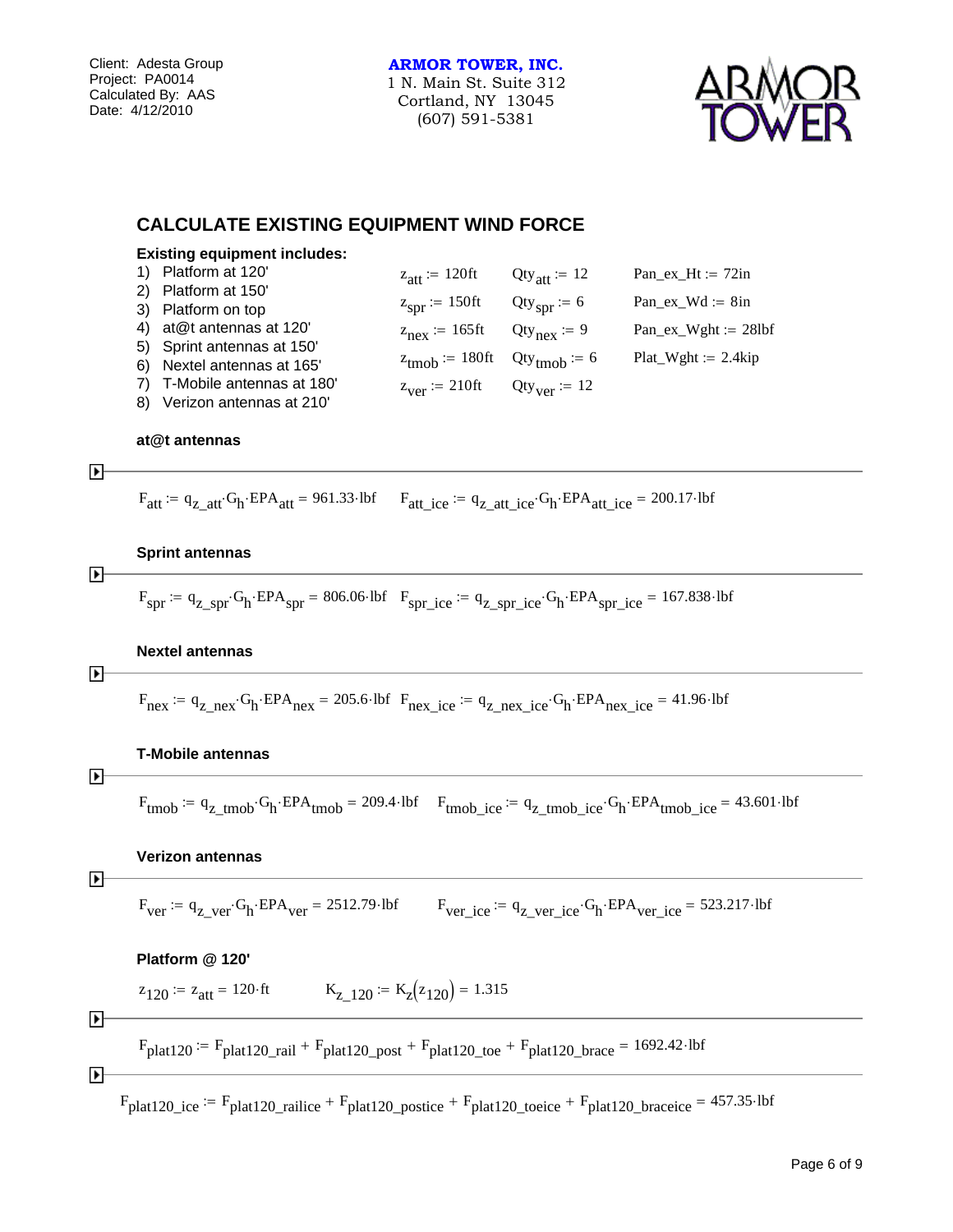Client: Adesta Group Project: PA0014 Calculated By: AAS Date: 4/12/2010

**ARMOR TOWER, INC.** 1 N. Main St. Suite 312 Cortland, NY 13045 (607) 591-5381



#### **Platform @ 150'**

$$
z_{150} = z_{spr} = 150 \text{ ft}
$$
  $K_{z_{150}} = K_{z}(z_{150}) = 1.378$ 

 $F<sub>plat150</sub> := F<sub>plat150</sub>$  rail  $F<sub>plat150</sub>$  post  $F<sub>plat150</sub>$  toe  $F<sub>plat150</sub>$  brace  $F<sub>1670.78</sub>$  lbf

 $\blacktriangleright$ 

 $\blacktriangleright$ 

 $F<sub>plat150</sub>$ ice  $F<sub>plat150</sub>$ railice +  $F<sub>plat150</sub>$ postice +  $F<sub>plat150</sub>$ toeice +  $F<sub>plat150</sub>$ braceice = 458.63 lbf

### **Top Platform**

 $z_{\text{top}} = 205 \text{ft}$  K<sub>z top</sub>  $= K_{z} (z_{\text{top}}) = 1.472$ 

 $F_{\text{plat top}} := F_{\text{top}}$  beac  $F_{\text{top}}$  rail  $F_{\text{top}}$  base  $F_{\text{top}}$  diag  $F_{\text{top}}$  post  $F_{\text{top}}$  1737.19 lbf

 $\blacktriangleright$ 

 $\blacktriangleright$ 

 $F_{\text{plat\_topic}} = F_{\text{top\_because}} + F_{\text{top\_nailice}} + F_{\text{top\_baseline}} + F_{\text{top\_digice}} + F_{\text{top\_postice}} = 434.88 \cdot \text{lbf}$ 

## **CALCULATE PROPOSED EQIUIPMENT WIND FORCE**

 $Pan\_Qty\_exp := 1$   $Disk\_Qty\_exp := 1$   $ODU\_Qty\_exp := 2$  $Z_{\text{ant}} = 140 \cdot \text{ft}$   $K_{Z \text{ ant}} := K_{Z}(Z_{\text{ant}}) = 1.359$  $q_{z\_ant} := q_z(K_{z\_ant}, V_o, I) = 30.776$ ·psf  $q_{z\_ant\_ice} := q_z(K_{z\_ant}, V_i, I_{ice}) = 5.286 \text{·psf}$ 

### **Panel Antennas:**

$$
\color{red}\blacktriangleright
$$

 $F_{\text{pan}} = q_z_{\text{ant}} G_h$  EPA<sub>pan</sub> = 145.91 lbf  $F_{\text{pan}}$  ice  $= q_z_{\text{ant}}$  ice  $G_h$  EPA<sub>pan</sub> ice  $= 29.251$  lbf

#### **Microwave Dishes:**

$$
\overline{}
$$

 $F_{\text{dish}} = q_{z\text{ ant}} G_h$  EPA $_{\text{dish}} = 150.94$  lbf  $F_{\text{dish}}$  ice  $q_{z\text{ ant}}$  ice  $G_h$  EPA $_{\text{dish}}$  ice  $= 28.991$  lbf

## **ODU Units:**

$$
\blacktriangleright
$$

 $F_{\text{odu}} = q_{\text{z} \text{ ant}} G_{\text{h}} EPA_{\text{odu}} = 124.89 \cdot \text{lbf}$   $F_{\text{odu} \text{ ice}} = q_{\text{z} \text{ ant ice}} G_{\text{h}} EPA_{\text{odu} \text{ ice}} = 26.019 \cdot \text{lbf}$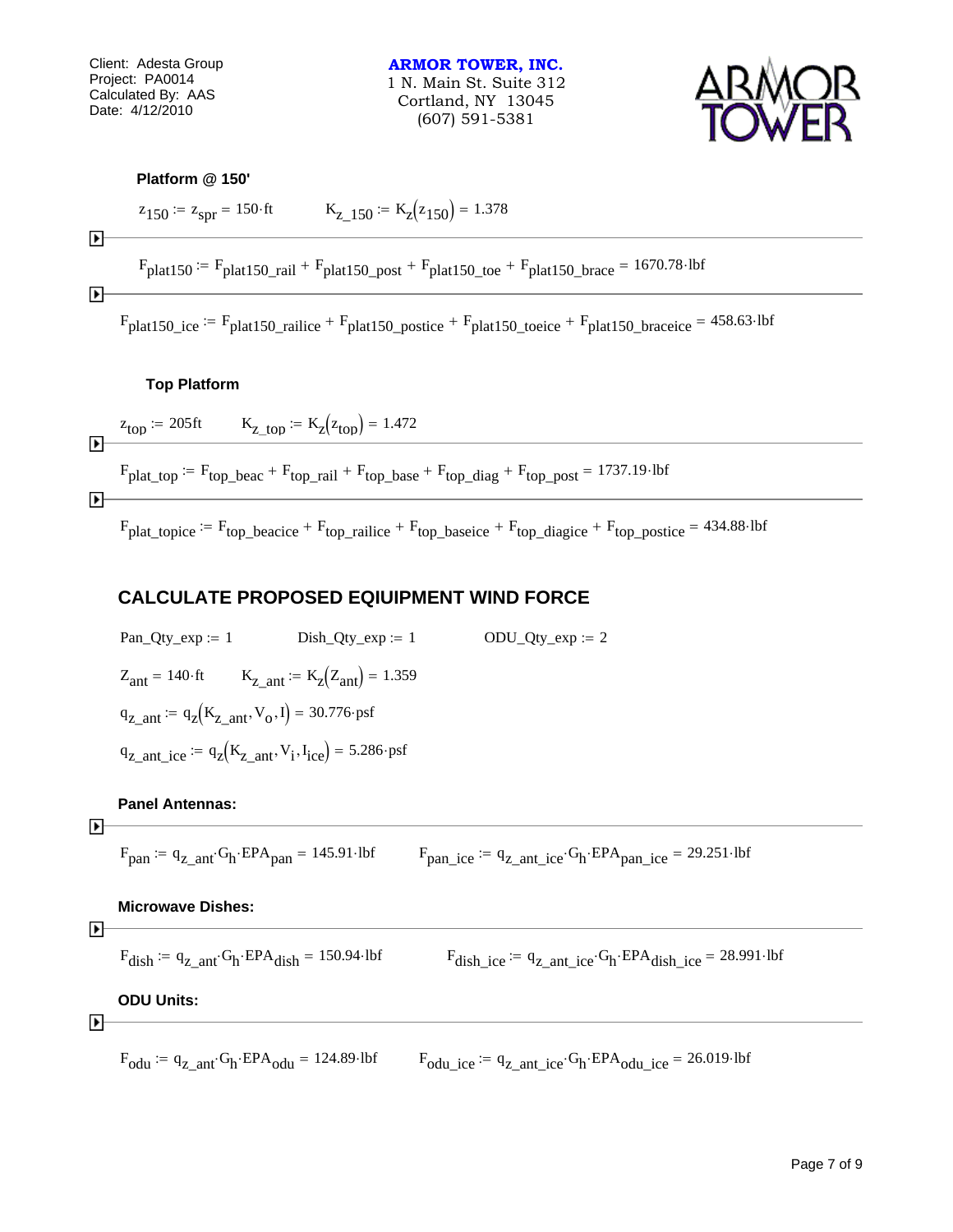**ARMOR TOWER, INC.** 1 N. Main St. Suite 312 Cortland, NY 13045 (607) 591-5381



## **CALCULATE FEED LINE IMPACT**

**Most feed lines are shielded. Consider 2 rows of feed lines on each side of the stack.**

$$
Head\_ Dia := 1.625 in \qquad \text{Feed\_Qty\_exp} := 4
$$

$$
\blacktriangleright
$$

 $R_{a}$ Feed\_Area<sub>10</sub> Area $_{10}$ 

 $\mu =$   $\frac{10}{2}$  = 0.054 < **0.1** Projected feed line area may be ignored.  **(ANSI/TIA-222-G Table 2-7)**

## **CALCULATE OVERTURNING MOMENT OF THE SMOKE STACK**

#### **Stack Structure:**

## $\blacktriangleright$

 $M_{stack} = 5066.92 \cdot kip \cdot ft$ 

#### $\blacktriangleright$

ஈ

 $M_{stack\_ice} = 878.83 \cdot kip \cdot ft$ 

### **Existing Equipment:**

 $M_{\text{exist}} = M_{\text{ant\_ex}} + M_{\text{plat}} = 1645.4 \cdot \text{kip·ft}$ 

 $M_{\text{exist}}$  ice  $= M_{\text{ant}}$  ex ice  $+ M_{\text{plat}}$  ice  $= 386.67$  kip ft

## **Proposed Equipment:**

#### $\blacktriangleright$

 $M_{\text{driving}} \approx M_{\text{stack}} + M_{\text{exist}} + M_{\text{prop}} = 6771.36 \cdot \text{kip·fit}$ 

M<sub>driving ice</sub>  $= M_{stack}$ ice  $+ M_{exist}$ ice  $+ M_{prop}$ <sub>ice</sub>  $= 1277.3$  kip ft

## **CALCULATE RESISTING MOMENT OF THE SMOKE STACK**

#### **Stack Structure:**

#### **Structure consist of brick with the concrete shell. (From April 2009 analysis)**

 $Conc\_{Dens} := 150\frac{\text{lbf}}{\text{b}}$  $\mathrm{ft}^3$  $= 150 \frac{\text{lbf}}{\text{Brick}\_\text{Dens}} = 135 \frac{\text{lbf}}{\text{Brick}\_\text{Dens}}$  $\mathrm{ft}^3$  $z = 135 \frac{\text{lbf}}{3}$   $z_{\text{mid}} = \frac{\text{Stack\_Ht}}{2}$ 2  $=$   $\frac{5000 \text{ K} + 100}{100 \text{ K}}$  = 100 ft  $Conc_{\text{m}}$ Thick  $= 8.5$ in Brick\_Thick  $= 8$ in

 $\blacktriangleright$